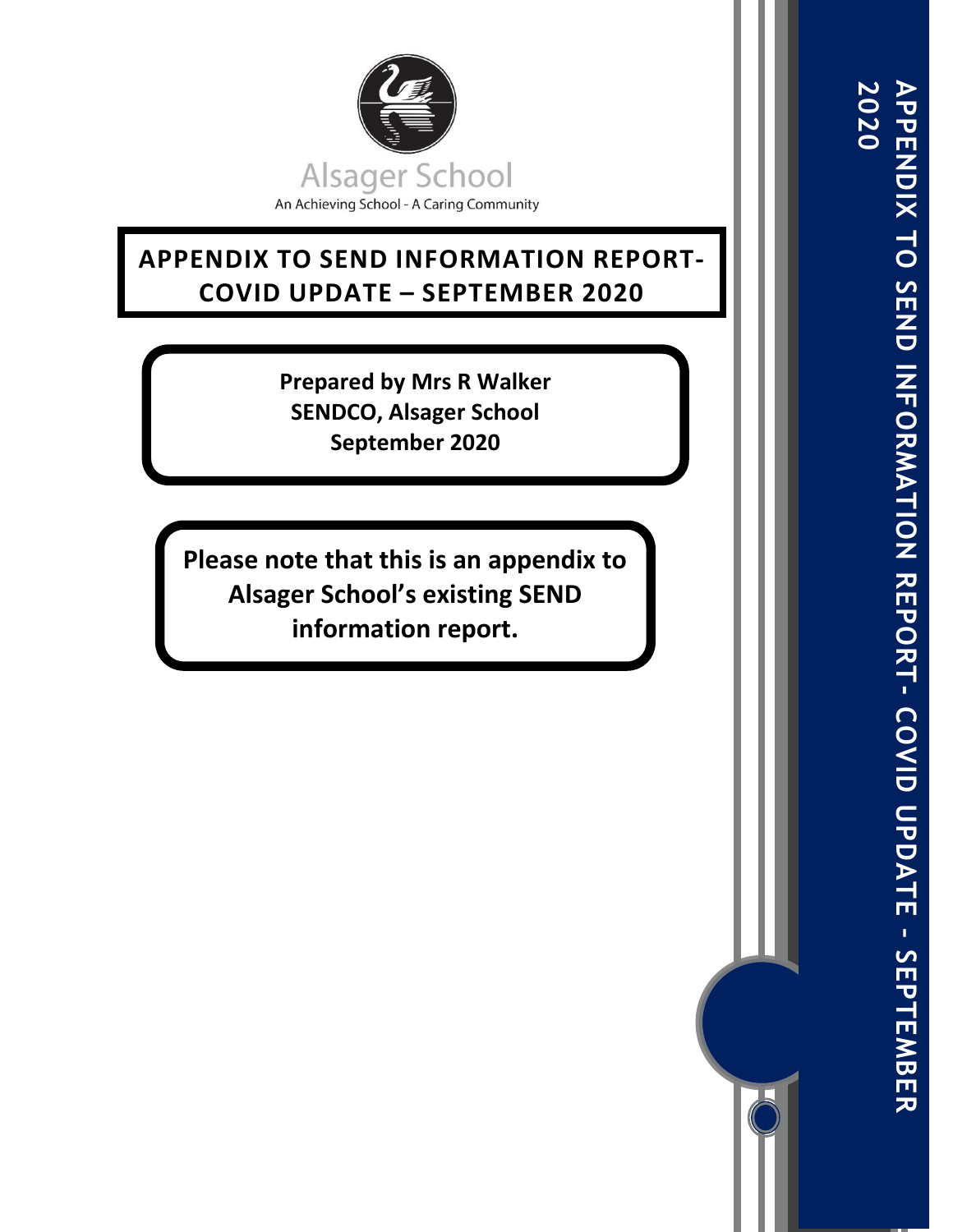## **Alsager School Covid 19**

## **Appendix to SEND Information Report**

#### **Special arrangements in relation to COVID-19.**

From September, the government announced plans for all children to return to school on a full-time basis. Following the guidelines provided by the government, which can be found below [https://www.gov.uk/government/publications/actions-for-schools-during-the-coronavirus](https://www.gov.uk/government/publications/actions-for-schools-during-the-coronavirus-outbreak/guidance-for-full-opening-schools)[outbreak/guidance-for-full-opening-schools](https://www.gov.uk/government/publications/actions-for-schools-during-the-coronavirus-outbreak/guidance-for-full-opening-schools)

Alsager will be providing the following:

o Children will be taught in year group "bubbles"

Each year group bubble will have teaching assistants assigned to it.

- o Children will have access to their relevant curriculum through planned lessons, set by class teachers, which take into account the need for a 'recovery curriculum', to cover any knowledge and skills missed during the Covid-19 pandemic as well as any well-being needs children may have.
- $\circ$  Children will have access to all provisions as listed in SEND Provision section of the SEND information report. These include:
	- o activities linked to the outcomes on their Education Health Care Plans.
	- $\circ$  visual supports such as visual timetables, working memory boards, now and next cards or task cards.
	- o coloured overlays and calm kits.
	- o technology where appropriate, such as laptops and iPads.
	- $\circ$  Access to resources to support emotional well-being, such a social or emotional stories.
	- o Online provisions, such as Bedrock, IDL numeracy and literacy, Times table Rockstars and My Maths.
	- o In class support
	- $\circ$  Individual/small group provisions, such as precision teaching, Numicon, SOS spelling intervention and SALT activities.
- $\circ$  Interventions will take place within year group bubbles. Trained Teaching Assistants will deliver these interventions following government social distancing guidelines and hygiene.
- o SEND children will have access to break out spaces, should they need time out of their classroom for any reason relating to their SEND needs.
- $\circ$  SEND support plans will continue to be in place for children on the SEND register and reviews will be conducted via Email, Edukey provision Map or Telephone call.
- o EHCP annual reviews or meetings will be held via Zoom/Microsoft Teams/Telephone call with professionals and parents.
- $\circ$  Outside agencies will begin providing interventions within school or online via Zoom/ Microsoft Teams/Telephone calls, where necessary, following all guidance on social distancing and hygiene.